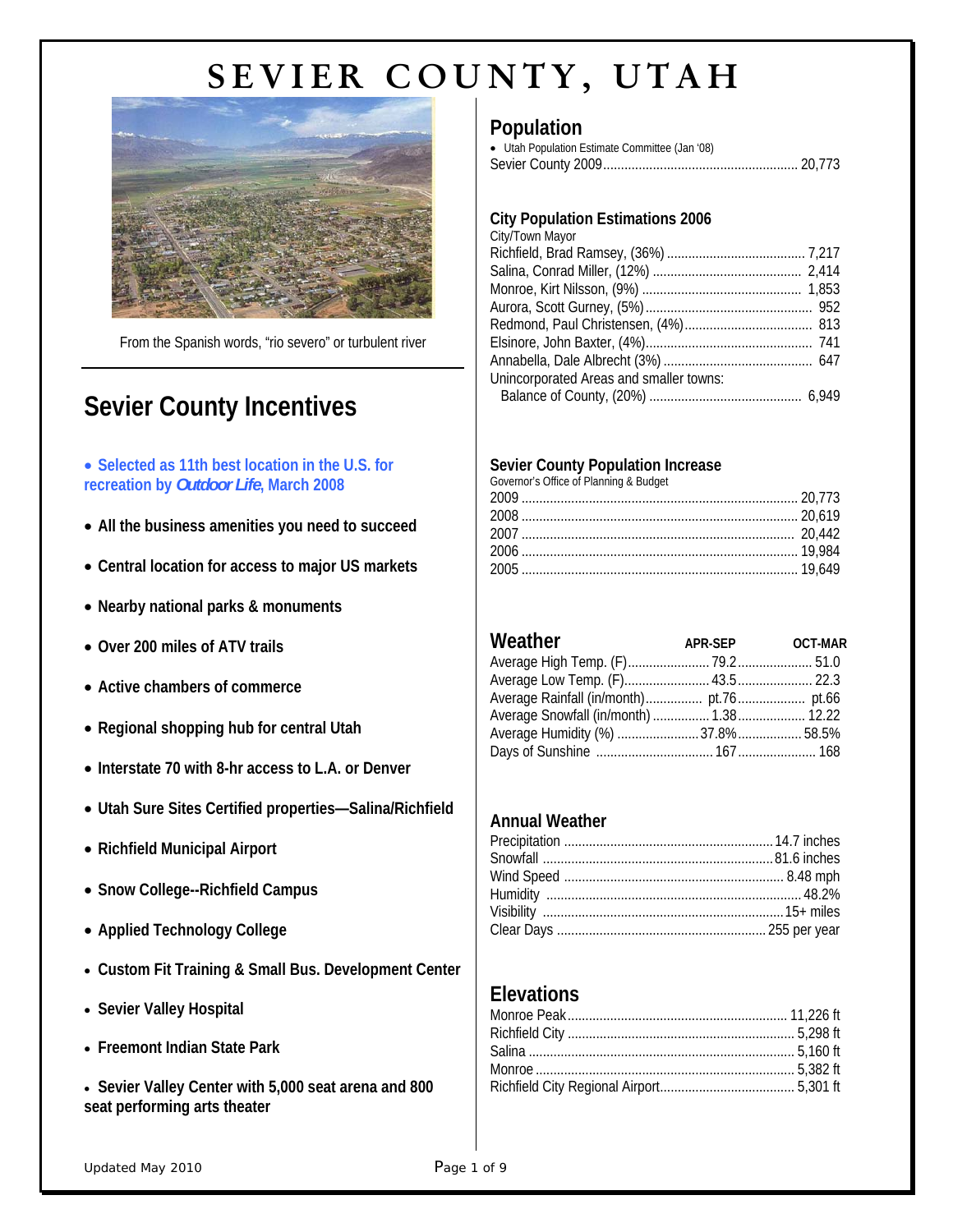# **Elected Officials**

#### **State Legislators**

| <b>City Elected Officials</b> |  |
|-------------------------------|--|
|                               |  |
|                               |  |
|                               |  |

#### **Sevier County Commission**

| Gordon Topham, Gary Mason, Ivan Cowley |  |
|----------------------------------------|--|
|                                        |  |
|                                        |  |

# **Economic Development Board**

Tim Jones, Jones & DeMille Engineering; Gary Beck, Sevier Valley Hospital; Kinley Peterson, Denny's & Silver Eagle; Brad Staples, Century 21; Lorraine Gregerson, Richfield Area Chamber of **Commerce** 

## **Business Resources**

| (Note: Local Area Code is 435 unless noted otherwise)<br>Sevier County Economic Development                                                                                         |
|-------------------------------------------------------------------------------------------------------------------------------------------------------------------------------------|
| Small Business Development Center-Snow College &<br><b>Custom Fit Training Program</b><br>Area Director Alan Christensen 283-7372                                                   |
| Sevier County Travel, Tourism and Special Events                                                                                                                                    |
| <b>Richfield Area Chamber of Commerce</b>                                                                                                                                           |
| <b>Central Utah Home Builders Association</b>                                                                                                                                       |
| Department of Workforce Services                                                                                                                                                    |
| Salina Area Chamber of Commerce                                                                                                                                                     |
| <b>Regional Airport</b>                                                                                                                                                             |
| <b>City Services</b><br>Richfield City Manager Michael Langston 896-6439<br>Salina Commercial Center Malcolm Nash 893-0454<br>Richfield Commercial Center  Kimball Poulson 896-6408 |

## **Utilities**

| Rocky Mountain Power |  |
|----------------------|--|
|                      |  |

#### **Questar Natural Gas**

#### **Commercial Waste Collection**

#### **Telecommunication Services**

| Owest Communications Richard Fry 801-661-1834 |
|-----------------------------------------------|
|                                               |
|                                               |

## **Media Outlets**

|                 | Newspapers:  The Richfield Reaper (Weekly) |
|-----------------|--------------------------------------------|
|                 |                                            |
|                 | Salt Lake Tribune (Daily Local Edition)    |
|                 |                                            |
| Radio Stations: |                                            |
|                 | $VCMO$ 000 $MML$                           |

#### .................................................... KSVC 980 AM News/Talk

## **Cost of Living**

| ACCRA Index (% of U.S. Average as of 2008 Q1): |  |
|------------------------------------------------|--|
|                                                |  |
|                                                |  |
|                                                |  |
|                                                |  |
|                                                |  |
|                                                |  |
|                                                |  |
|                                                |  |

## **Business Licenses** (End of 2010)

### **City Offices**

## **Real Estate Brokers**

| Coldwell Banker Preferred Properties 896-5550 |  |
|-----------------------------------------------|--|
|                                               |  |
|                                               |  |
|                                               |  |
|                                               |  |
|                                               |  |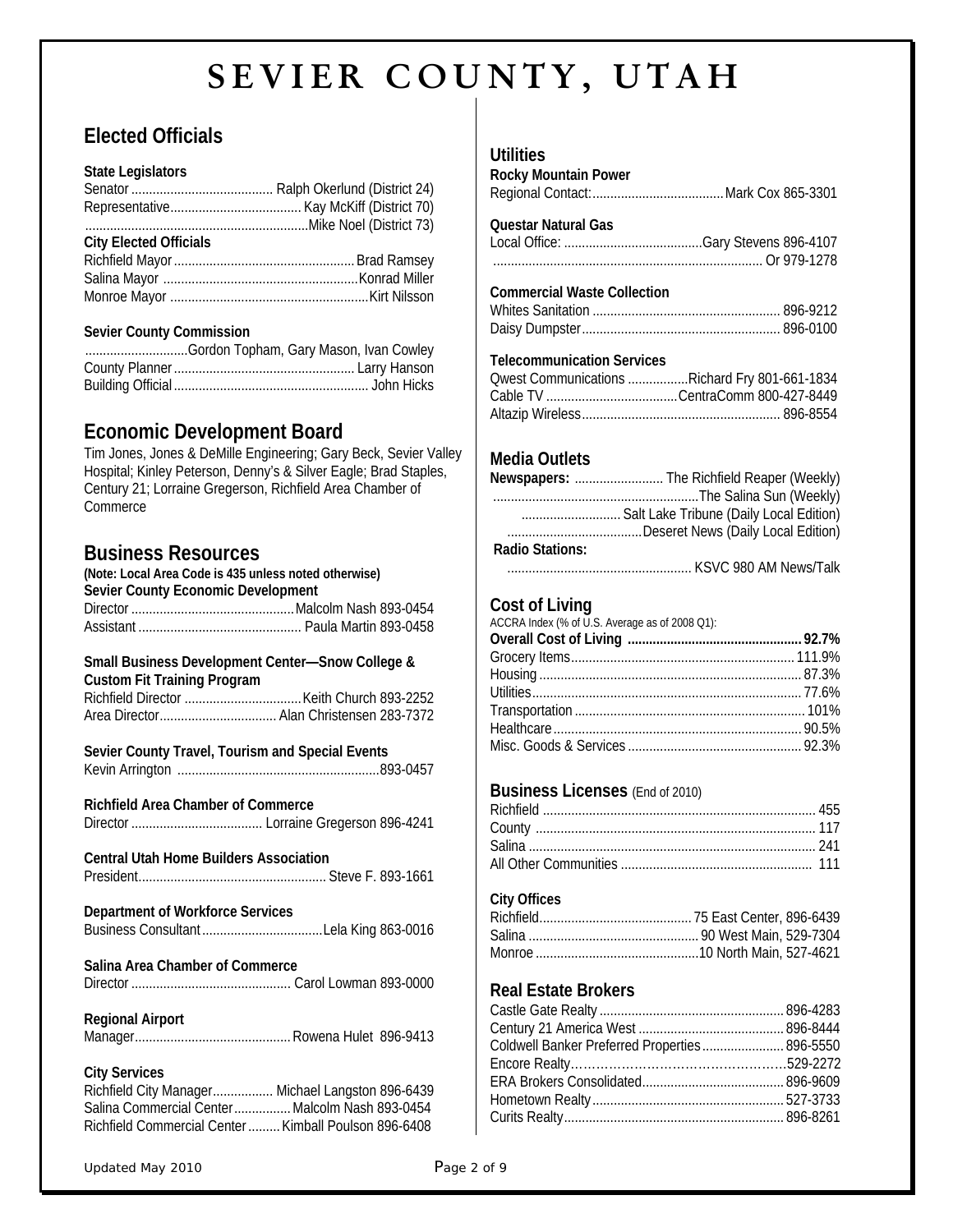# **Transportation**



## **Richfield City Regional Airport**

## **Rail System**

Union Pacific Railroad 63 miles to nearest siding—Levan, UT

### **Sevier County Trucking Companies**

| <b>Sevier County Trucking Companies</b><br>Robinson Transport |
|---------------------------------------------------------------|
| <b>Barney Trucking</b>                                        |
| <b>Gurney Trucking</b>                                        |
| DP Curtis Trucking<br>1450 S Hwy 118, Richfield  800-257-9151 |
| Mason Trucking                                                |
| Bastian Trucking                                              |
| Mcrae Trucking                                                |

| MCRE THUCKING |  |
|---------------|--|
|               |  |

## **Proximity to Interstate Transportation**

#### **North-South**

From Richfield to Interstate 15 ...Northward is 40 miles--Scipio ...........................................Southward is 35 miles—Cove Fort

## **East-West**

## **Distances to Major Cities**

| Source: Mapquest.com |              |                   |
|----------------------|--------------|-------------------|
| Destination          | <b>Miles</b> | <b>Drive Time</b> |
| Salt Lake City       | 165          | $2.5$ hrs         |
| Denver453            |              | 8.0 hrs           |
| Phoenix              | 500          | $9.5$ hrs         |
| Las Vegas            | 250          | $4.5$ hrs         |
| Los Angeles          | 534          | 8.0 hrs           |
|                      |              |                   |



### **Distance to Nearest Sea Port**

| Source: Mapquest |  |
|------------------|--|
|                  |  |
|                  |  |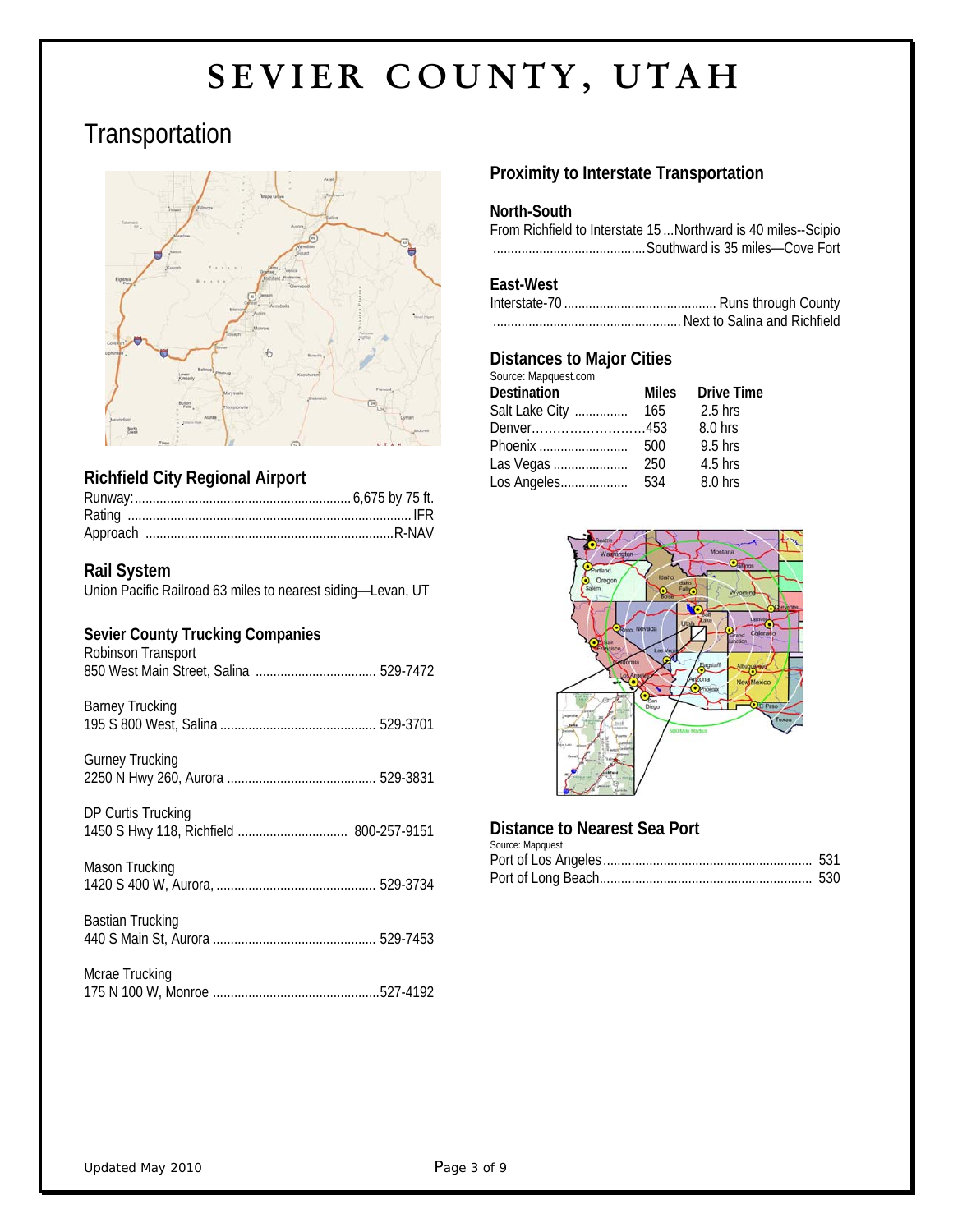#### **Tourism** State of Utah

| olulu ol oluli                                 |  |
|------------------------------------------------|--|
| Tourism Employees in Sevier County (2008)  658 |  |

#### **Regional Tourist Visitation Counts—2009 Annual Avg**

| ATV Riders on the Paiute Trail System  75,000 riders |  |
|------------------------------------------------------|--|
|                                                      |  |
|                                                      |  |
|                                                      |  |
|                                                      |  |
|                                                      |  |

#### **Distances to Major Attractions**

| Mapquest.com    | <b>Miles</b> | <b>Drive Time</b>                             |
|-----------------|--------------|-----------------------------------------------|
| Freemont Indian |              |                                               |
|                 |              |                                               |
|                 |              |                                               |
|                 |              | Zions National Park 173  2 hrs 36 minutes     |
|                 |              |                                               |
|                 |              |                                               |
|                 |              |                                               |
|                 |              |                                               |
|                 |              | Lake Powell (Page, AZ) 221   3 hrs 47 minutes |

#### **Spending by Travelers in Sevier Co.** (current dollars in millions)

| State of Utah Office of Travel and Tourism |  |
|--------------------------------------------|--|
|                                            |  |
|                                            |  |
|                                            |  |

#### **Transient Room Tax Collections**

| Utah State Tax Commission |  |
|---------------------------|--|
|                           |  |
|                           |  |
|                           |  |
|                           |  |
|                           |  |
|                           |  |



## **Things to See and Do Locally**

- **Sevier Valley Sportsmans Expo (March)**
- **Non-denominational Easter Convenio**
- **Cove View Golf Course—18 Holes**
- **Sevier Valley Home and Garden Show (April)**
- **Rockin & Ridin' at the Blackhawk Arena**
- **Independence Day Celebrations**
- **Pioneer Day (State holiday)**
- **Lions Club Demolition Derby (August)**
- **Sevier County Fair (August)**
- **Candy Mountain Express Bike Trail**
- **Christmas Lights Parade**
- **State Fiddlers Contest**
- **Rocky Mountain ATV Jamboree (September)**
- **Rodeo events galore at the Blackhawk Arena**
- **Blast from the Past Car Show (July)**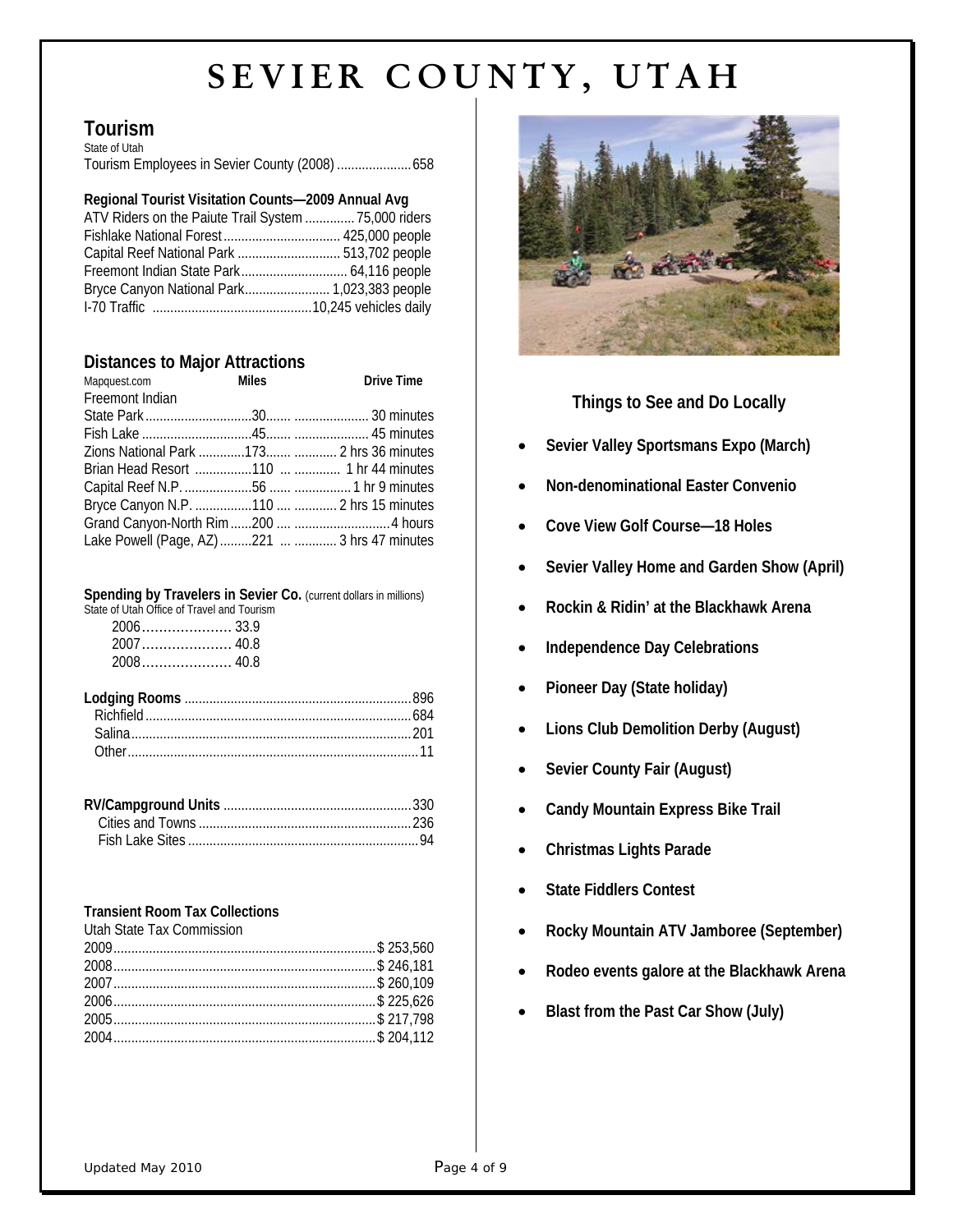## **Area's Largest Employers**

Utah Dept. of Workforce Services

#### **500 to 1,000+ Employees**

Sevier County School District .......................... Public Education

#### **250 to 499 Employees**

|  | Canyon Fuels Company (Sufco)Coal Mining |
|--|-----------------------------------------|

#### **100 to 249 Employees**

| Sorenson's Ranch School  Private Education |  |
|--------------------------------------------|--|
|                                            |  |
|                                            |  |
|                                            |  |

#### **50 to 99 Employees**

| Twelve Timbers  Design and Manufacturing |  |
|------------------------------------------|--|
|                                          |  |
|                                          |  |

#### **Other Significant Businesses**

| Western Land Services Energy & Environmental |  |
|----------------------------------------------|--|

## **Sevier County Unemployment Rates (Annual)**

| Utah Dept. of Workforce Services |  |
|----------------------------------|--|
|                                  |  |
|                                  |  |
|                                  |  |
|                                  |  |
|                                  |  |
|                                  |  |
|                                  |  |
|                                  |  |

# **Major Industries by Labor Force Size**

| Utah Dept of Workforce Services, February 2010 |  |
|------------------------------------------------|--|
|                                                |  |
|                                                |  |
|                                                |  |
|                                                |  |
|                                                |  |
|                                                |  |
|                                                |  |
|                                                |  |
|                                                |  |
|                                                |  |
|                                                |  |

# **Trade, Transportation & Utilities**

| Breakdown of largest sector |  |
|-----------------------------|--|
|                             |  |
|                             |  |
|                             |  |
|                             |  |
|                             |  |
|                             |  |
|                             |  |
|                             |  |
|                             |  |

## **Employment by Firm Size**

# **Real Estate Activity**

| Central Utah Board of Realtors |  |
|--------------------------------|--|
| Average Price by Year          |  |
|                                |  |
|                                |  |
|                                |  |
|                                |  |
|                                |  |
|                                |  |

#### Average Days on Market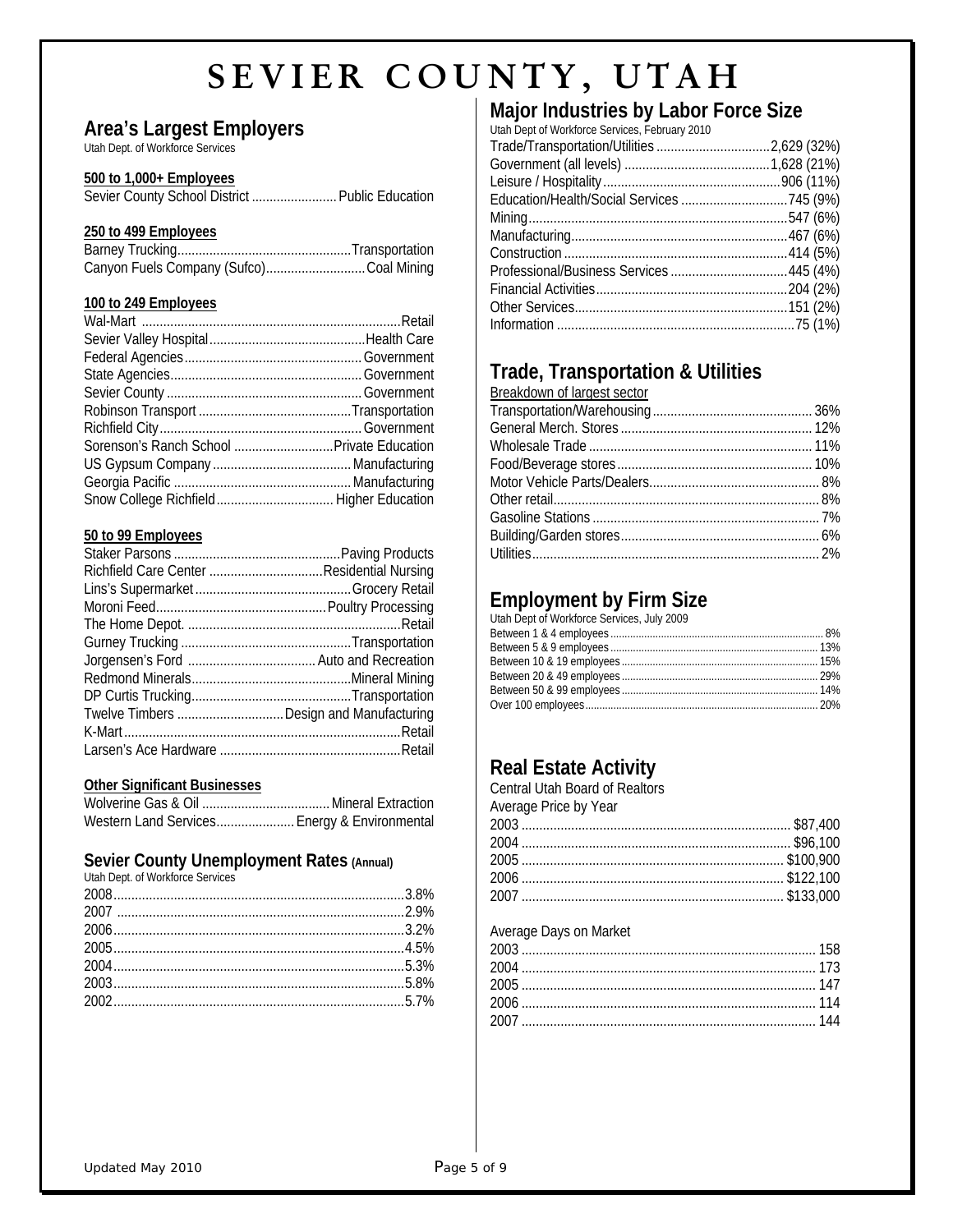# **Economic Milestones by Year**

#### **2008**

- Marriott Fairfield Inn opens in southern Richfield
- Wolverine Oil and Gas discovers oil in an adjacent county
- Richfield City opens a new industrial park

#### **2007**

- The Home Depot opens a full-size retail store in southern Richfield
- Staker Parson, a major construction firm, buys Hales Sand and Gravel
- Richfield City sells the last of city-owned parcels in the industrial park
- Mountainland Plumbing purchases ground in Richfield for new outlet
- FEDEx opens a new distribution facility in Salina's Commercial Center
- The Rocky Mountain ATV Jamboree celebrates is 17<sup>th</sup> year
- Canyon Truck Wash & Chrome Shop open in Salina's Comm. Center

#### **2006**

- Winkle Distributing opens a new distribution facility in Richfield
- Ken Bettridge Distribution opens in the Salina Commercial Center
- The Candy Mountain Express bike trail opens in Marysvale Canyon

#### **2005**

- Richfield City gained approval to expand its municipal airport
- Wells Fargo Bank opens a new branch in Richfield
- Centennial Plaza completes initial phases of development

#### **2004**

- Wolverine Gas & Oil makes what some claim is the largest on-shore discovery of crude oil in the past 30 years in the United States.
- Wal-mart opens a 157,000 sqft super center in southern Richfield City.
- State of Utah approves a permit for a 270-MW power plant.
- Taurus Salt opens a new building in the Salina Commercial Center

#### **2003**

- The Sevier Valley Center opened with its 5,000 seat arena, 800 seat theater, and new educational wing

- Paiute Trailer Manufacturing is first tenant in the Salina Commercial Ctr.
- Richfield's Cove View Golf Course becomes an 18-hole course
- The Hampton Inn opens in southern Richfield

#### **2002**

- Salina City opens the Commercial Center with 400 + acres
- Albertson's relocates to its new store on Richfield's Main Street
- Sevier Valley Hospital offers additional health care services

#### **2001**

- Snow College incorporates the applied technology campus in Richfield
- Restoring rail service begins with preliminary studies and funding
- Monroe opens its new community center

## **Area's Largest Retail Stores**

| Christensen's Department Store Downtown Richfield |  |
|---------------------------------------------------|--|

### **Grocery Stores**

## **New Businesses Opened Recently**

| Mountain States Plumbing  Major Pipe Supplier |
|-----------------------------------------------|

## **Industrial Parks**

## **New Office Parks**

Centennial Plaza ..............................................North Richfield

## **Major Projects Proposed**

Sevier Power ..................................500 MW Generating Plant

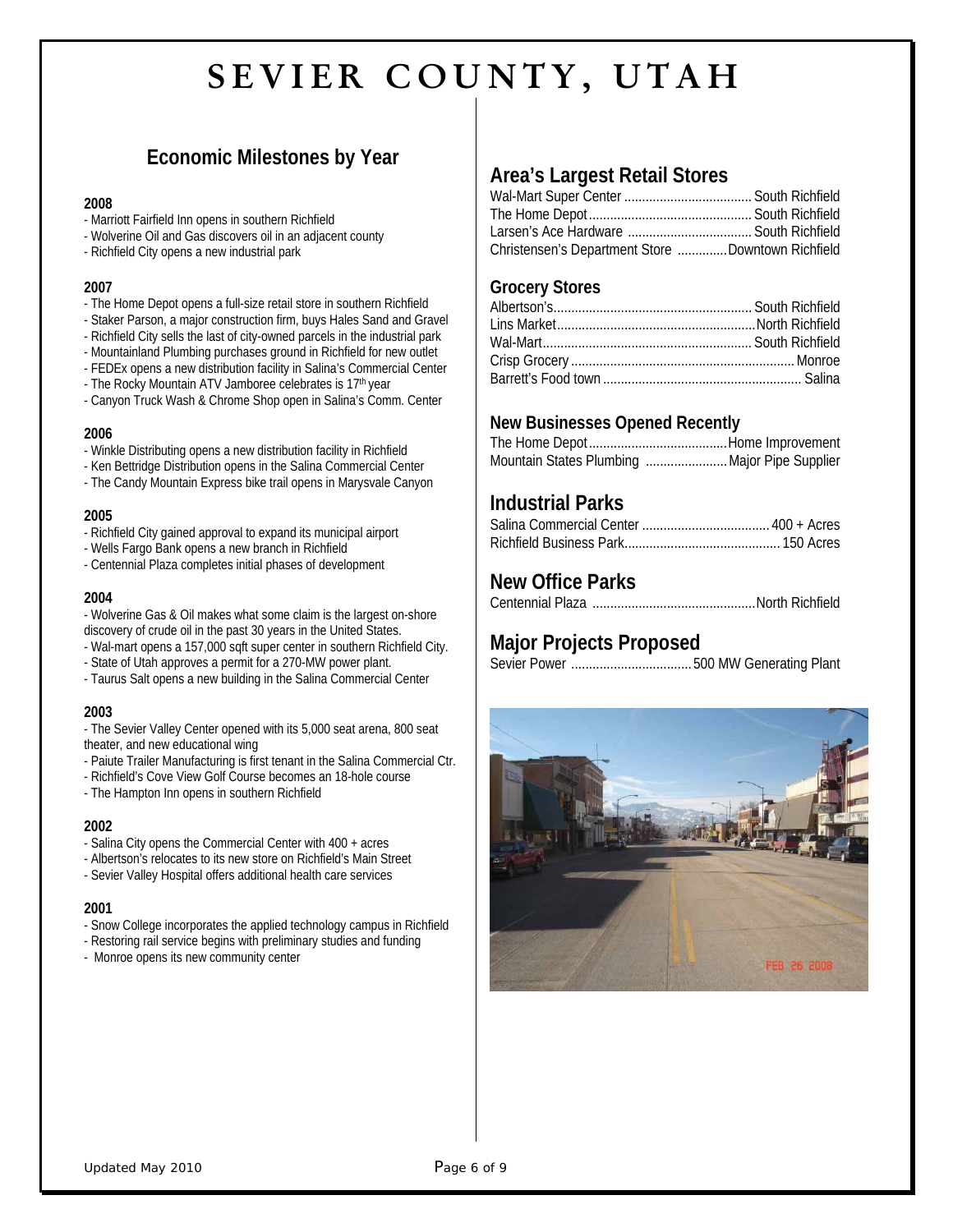## **Demographics**

| U.S. Census Data 2000 |  |
|-----------------------|--|
|                       |  |
|                       |  |
|                       |  |
|                       |  |
|                       |  |
|                       |  |

## **Individual Income** (2008)

| Utah Dept. of Workforce Services           |  |
|--------------------------------------------|--|
| Average Non-Farm Monthly Wage \$2,411      |  |
| Average Non-Farm Annual Wage\$28,932       |  |
|                                            |  |
|                                            |  |
| Median Household Income (2007)\$45,415     |  |
|                                            |  |
| Per Capita Personal Income (2005) \$23,081 |  |
|                                            |  |

## **Households**

| 2000 Census |  |
|-------------|--|
|             |  |
|             |  |

## **Building Permits** (BEBR @ the Univ. of Utah)

| (County Wide for Total Dwelling Units) |  |
|----------------------------------------|--|
| 2009                                   |  |
| 2008                                   |  |
|                                        |  |
|                                        |  |
|                                        |  |
|                                        |  |

## **Home Average Sales Price**

| <b>Central Utah Board of Realtors</b>  |  |
|----------------------------------------|--|
|                                        |  |
|                                        |  |
|                                        |  |
|                                        |  |
|                                        |  |
| (Percentage Compared to Previous Year) |  |

## **Health Care**

| Hospital  24 beds, ER, Surgical Center, MRI, CT scan, |  |
|-------------------------------------------------------|--|
| <b>Dialysis Center</b>                                |  |
|                                                       |  |
|                                                       |  |

### **Central Utah Public Health**

| 70 Westview Drive, Richfield  896-5451 |
|----------------------------------------|
|                                        |

### **Local Medical & Counseling Care**

## **Assisted Living & Care Centers**

| Richfield Rehabilitation & Care  Skilled Nursing, 50 beds |  |  |
|-----------------------------------------------------------|--|--|
| Beehive Homes (2)Senior Care Facility, 20 Rooms           |  |  |
| Curtis Assisted Living Senior Care Facility, 12 Rooms     |  |  |

## **Interstate 70 Daily Traffic Counts** (2006)

## **Richfield City Daily Traffic Counts** (2006)

## **Salina City Daily Traffic Counts** (2006)

| $\blacksquare$ . The contract of the contract of the contract of the contract of the contract of the contract of the contract of the contract of the contract of the contract of the contract of the contract of the contract of the |  |
|--------------------------------------------------------------------------------------------------------------------------------------------------------------------------------------------------------------------------------------|--|
|                                                                                                                                                                                                                                      |  |
|                                                                                                                                                                                                                                      |  |
|                                                                                                                                                                                                                                      |  |
|                                                                                                                                                                                                                                      |  |

## **Ethnicity**

| Demographics Now/EDCU; 2008. |  |
|------------------------------|--|
|                              |  |
|                              |  |
|                              |  |
|                              |  |
|                              |  |
|                              |  |
|                              |  |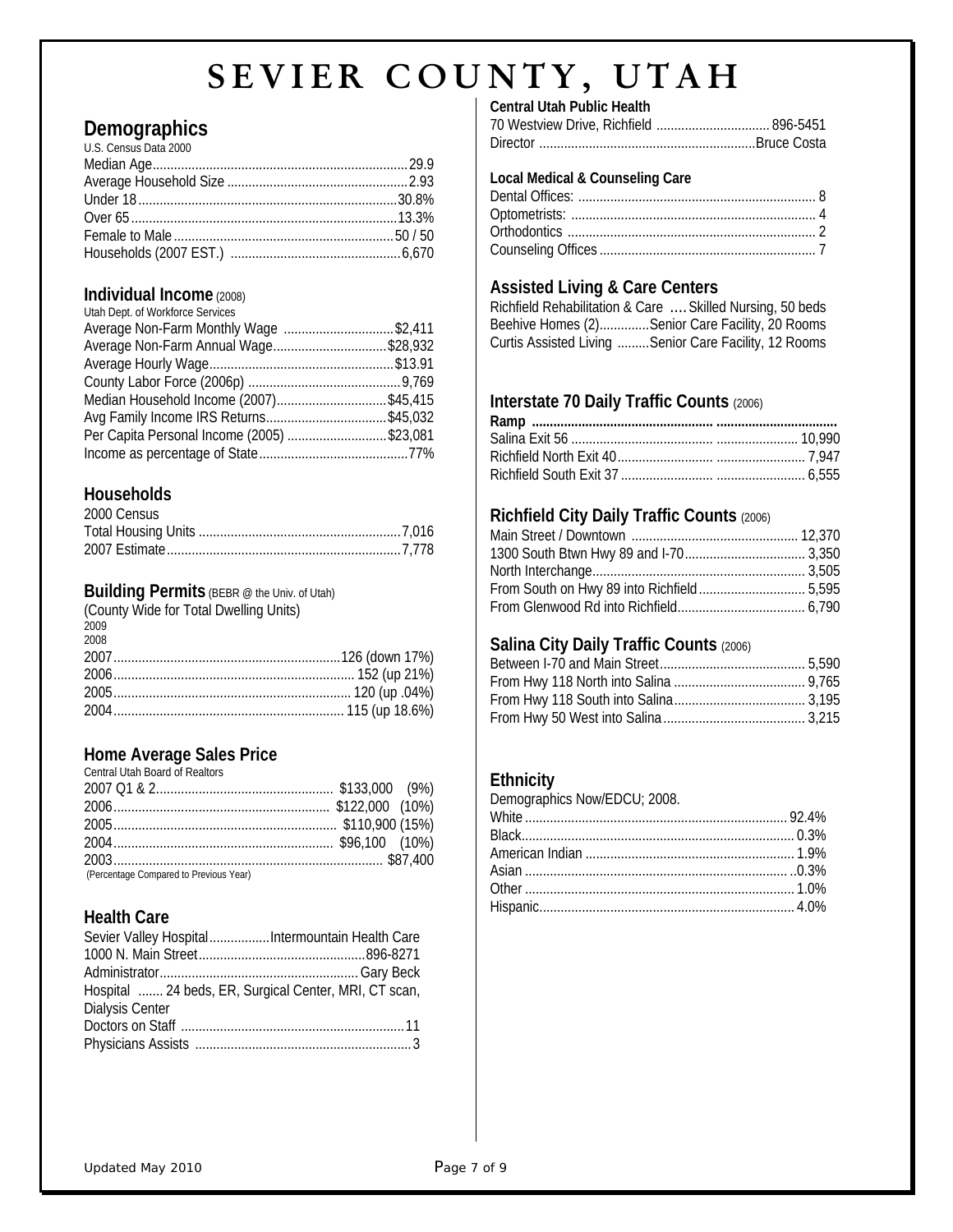## **Taxes**

#### **Property Tax Rates 2009**

| Sevier County Assessor |  |
|------------------------|--|
|                        |  |
|                        |  |
|                        |  |
|                        |  |
|                        |  |
|                        |  |

#### **Sales Tax Collected**

| Utah Tax Commission - http://tax.utah.gov/esu/sales/index.html |  |
|----------------------------------------------------------------|--|
| Gross Taxable Sales w/ % change from previous year             |  |
|                                                                |  |
|                                                                |  |
|                                                                |  |
|                                                                |  |
|                                                                |  |

### **Utah Tax Rates**

# **Regional Retail Market Area**

| <b>Population Circle</b> |  |
|--------------------------|--|
|                          |  |
|                          |  |
|                          |  |
|                          |  |
|                          |  |

### **Greatest Retail Leakage Categories**

## **Public Education**

| Sevier County School District (www.sevier.k12.ut.us) |  |
|------------------------------------------------------|--|
|                                                      |  |
|                                                      |  |
|                                                      |  |
|                                                      |  |
|                                                      |  |
| High School Graduates (% of Population)85.8%         |  |
|                                                      |  |

## **Higher Education**

**Snow College Richfield Campus & Central Utah Applied Technology** 

#### **Technical Programs / Course Offered**  Nursing Assistant & Nursing Automotive Technology Building Construction Trades Business Management and Business Education Culinary Arts Diesel and Heavy Duty Mechanics Drafting Technology & Computer Aided Drafting Machine Tool Technology Pharmacy Cosmetology Welding Technology Computer Information Systems

#### **General Education & Courses**

**Accounting** Visual Arts Biology **Chemistry Communications** Criminal Justice English General Studies Geology Home and Family Studies Math Music Political Science Psychology